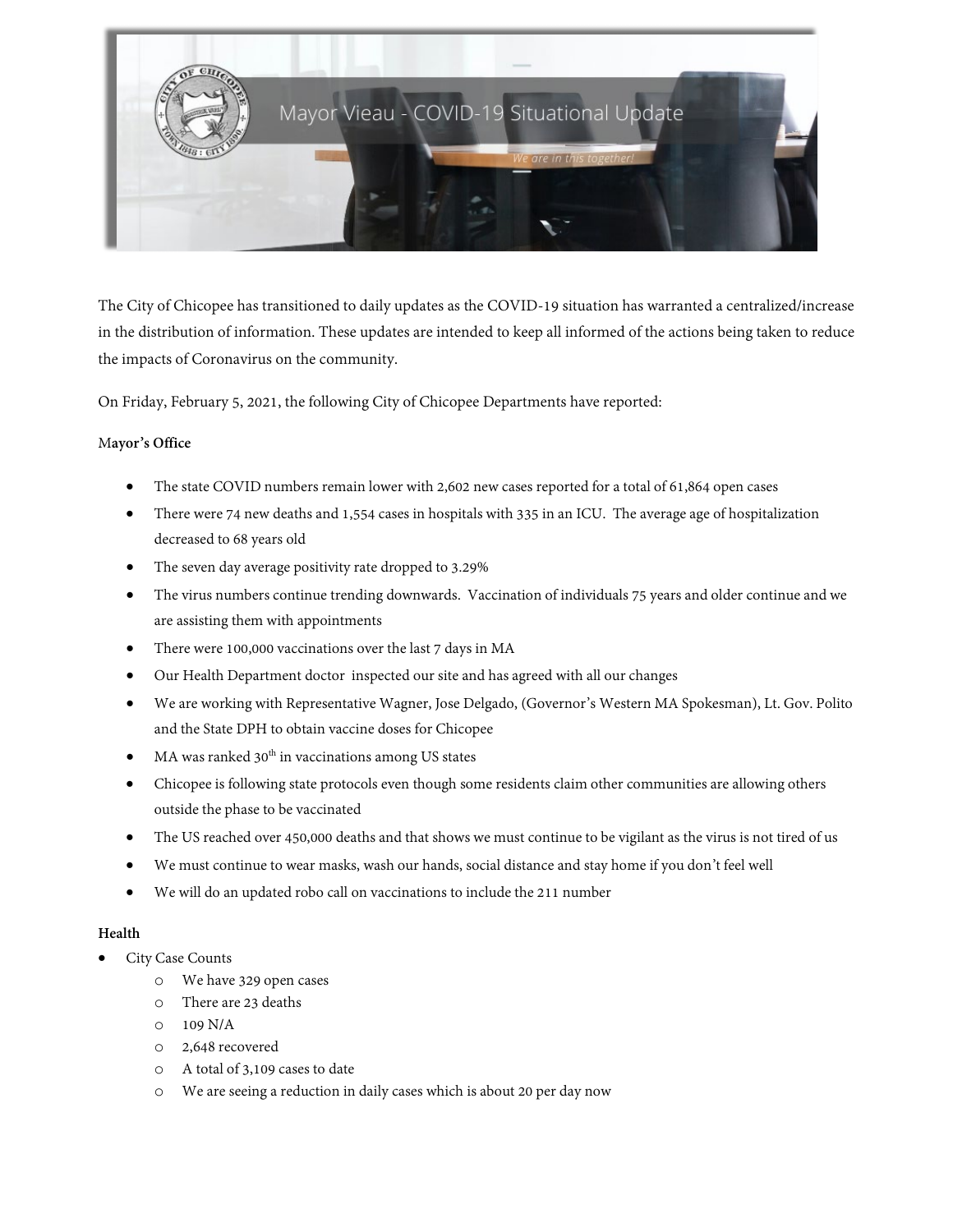• Work on the vaccine site continues

## **Police Department**

- Status Quo on services
- We have one officer out with long-term concerns who is still recovering

### **Fire Department**

- Status quo on services and onefirefighter out on recovery which may be long-term based upon their symptoms
- Have volunteers for vaccination site as we move forward
- The state has established a 211 number to help seniors schedule appointments for vaccinations. The call would provide other language services
- When Chicopee opens a vaccination site it will be private to Chicopee residents only

### **Emergency Management**

Services and staffing are status quo

### **Safety**

- Status Quo on staffing
- The state has issued information on the second dose which instructs facilities not to hold back doses for second doses. The state has indicated second doses will be aa priority
- MEMA food program request was submitted and we should have 100 boxes of food for families in quarantine or isolating. Boxes will be delivered by MEMA to the Senior Center and Center will have drivers deliver boxes to families in need
- We are eligible for 146 boxes but are starting with 100 as we can order more as program continues
- The positivity rate at our test site was 2.8% for Chicopee residents on Wednesday which reflect the lower number of cases in the city reported by the Health Department

# **DPW**

- Status quo on staffing
- We have one worker out and recovering and another tested positive
- A small group of workers will be tested on Monday who were contact traced from the employee testing positive

# **COA**

Status Quo on staffing and services